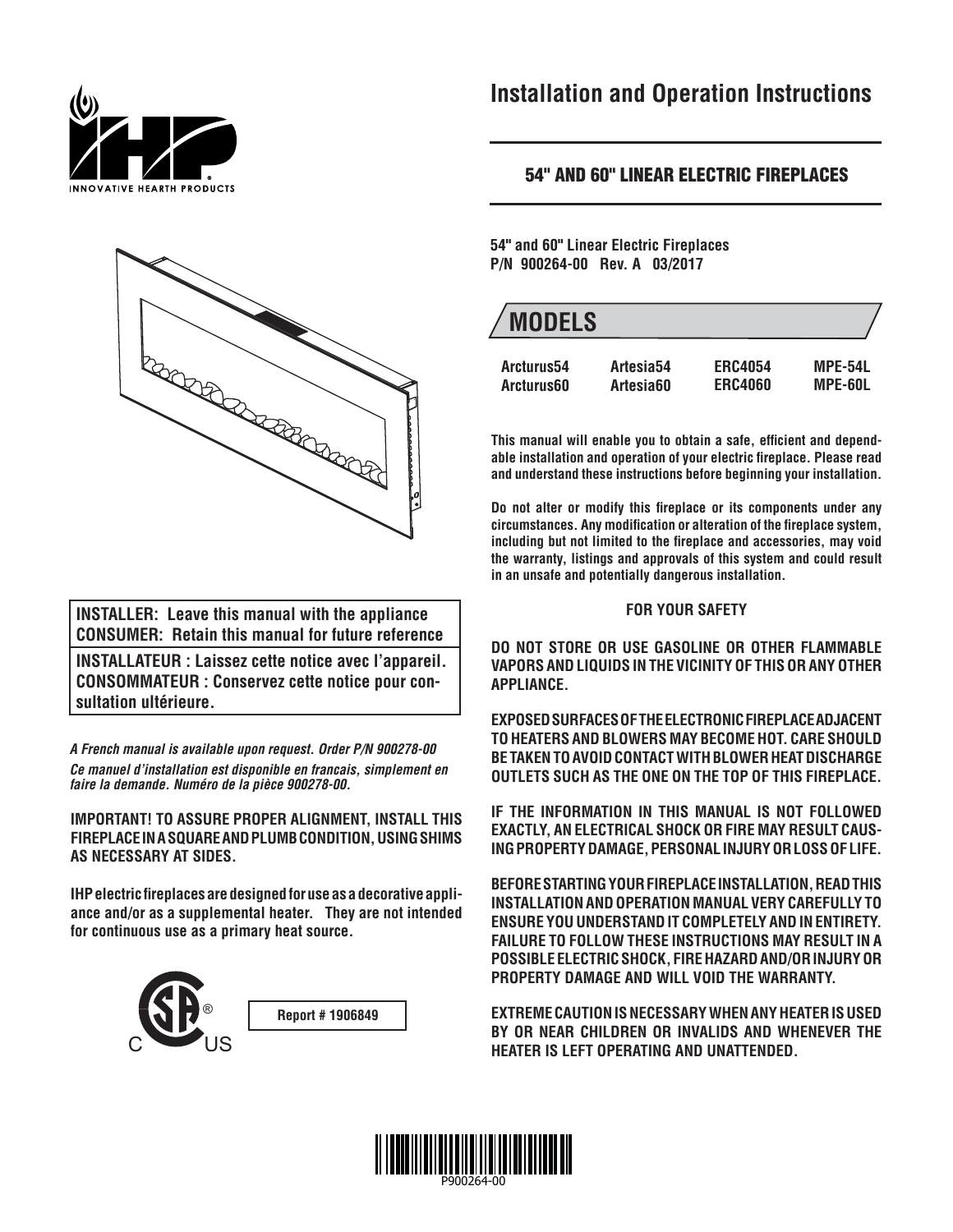## **IMPORTANT SAFETY AND WARNING INFORMATION**

**READ THIS MANUAL IN ITS ENTIRETY AND UNDERSTAND THESE RULES TO FOLLOW FOR SAFETY.**

## **WARNING**

**If the information in this manual is not followed exactly, an electrical shock or fire may result causing property damage, personal injury or loss of life.**

## **IMPORTANT**

**Before starting your fireplace installation, read this installation and operation manual very carefully to ensure you understand it completely and in entirety. Failure to follow these instructions may result in a possible electric shock, fi re hazard and/or injury or property damage and will void the warranty.**

## **A** CAUTION

**Extreme caution is necessary when any heater is used by or near children or invalids and whenever the heater is left operating and unattended.**

# **IMPORTANT**

**These fireplaces are designed as supplemental heaters. Therefore, it is advisable to have an alternate heat source when installed in a dwelling.**

## **IMPORTANT**

**Cold climate installation recommendation: when installing this fi replace against a non-insulated exterior wall or chase, it is mandatory that the outer walls be insulated to conform to applicable insulation codes.**

## **WARNING**

**To prevent contact with sagging or loose insulation, the appliance must not be installed against vapor barriers or exposed insulation. Localized overheating could occur and a fire could result. Insulation and a vapor barrier should be placed a minimum of 2 inches from the appliance.**

**TO PREVENT A POSSIBLE FIRE, DO NOT BLOCK AIR INTAKES OR EXHAUSTS IN ANY WAY. DO NOT USE NEAR SOFT SURFACES, LIKE A PILLOW, WHERE OPENINGS MAY BECOME BLOCKED.**

**THIS APPLIANCE MAY BECOME HOT WHEN IN USE. TO AVOID BURNS, DO NOT LET BARE SKIN TOUCH HOT SURFACES. KEEP COMBUSTIBLE MATERIALS, SUCH AS FURNITURE, PILLOWS, BEDDING, PAPERS, CLOTHES AND CURTAINS AT LEAST 3 FEET (1 METER) FROM THE FRONT OF THIS APPLIANCE.** 

**DO NOT OPERATE ANY HEATER WITH DAMAGED WIRING OR CONNECTORS, OR AFTER THE APPLIANCE MALFUNC-TIONS, OR IF IT HAS BEEN DROPPED OR DAMAGED IN ANY WAY.**

**ANY REPAIRS TO THIS FIREPLACE SHOULD BE PERFORMED BY A QUALIFIED SERVICE TECHNICIAN.**

**UNDER NO CIRCUMSTANCES SHOULD THIS FIREPLACE BE MODIFIED. PARTS HAVING TO BE REMOVED FOR SERVICING MUST BE REPLACED PRIOR TO OPERAT-ING THE FIREPLACE AGAIN.**

**DO NOT USE THIS APPLIANCE OUT-DOORS. DO NOT EXPOSE FIREPLACE TO THE ELEMENTS (SUCH AS RAIN, ETC.).**

**THIS APPLIANCE IS NOT INTENDED FOR USE IN BATHROOMS, LAUNDRY AREAS OR SIMILAR INDOOR LOCATIONS. NEVER LOCATE THIS APPLIANCE WHERE IT COULD FALL INTO A BATHTUB OR OTHER WATER CONTAINER.**

**DO NOT RUN ELECTRICAL WIRING OR POWER CORD UNDER CARPETING. OR COVER WITH THROW RUGS, RUNNERS OR SIMILAR MATERIALS.** 

**FOR 120 VAC POWER CORD AVOID THE USE OF AN EXTENSION CORD BECAUSE THE EXTENSION CORD MAY OVERHEAT AND CAUSE A RISK OF FIRE. HOWEVER, IF YOU HAVE TO USE AN EXTENSION CORD, THE CORD SHALL BE NO. 14 AWG MINIMUM SIZE AND RATED NOT LESS THAN 1800 WATTS, 15 AMPS. THE EXTENSION CORD MUST BE A THREE CONDUCTOR SHEATH CABLE WITH GROUNDING TYPE PLUG AND CORD CONNECTION.**

**THIS APPLIANCE HAS HOT AND ARCING OR SPARKING PARTS INSIDE. DO NOT USE IT IN AREAS WHERE GASOLINE, PAINT OR FLAMMABLE LIQUIDS ARE USED OR STORED.** 

**THIS FIREPLACE SHOULD NOT BE USED AS A DRYING RACK FOR CLOTHING, NOR SHOULD CHRISTMAS STOCKINGS OR OTHER DECORATIONS BE HUNG NEAR IT.**

**USE THIS APPLIANCE ONLY AS DESCRIBED IN THIS MANUAL. ANY OTHER USE IS NOT RECOMMENDED BY THE MANUFACTURER AND MAY CAUSE A FIRE, ELECTRIC SHOCK OR INJURY TO PERSONS.**

**IF APPLIANCE IS TO BE DISCONNECTED, TURN OFF CONTROLS FIRST.**

**DO NOT INSERT OR ALLOW FOREIGN OBJECTS TO ENTER ANY VENTILATION OR EXHAUST OPENING, AS THIS MAY CAUSE AN ELECTRIC SHOCK, FIRE, OR DAMAGE TO THE APPLIANCE.**

**SAVE THESE INSTRUCTIONS.**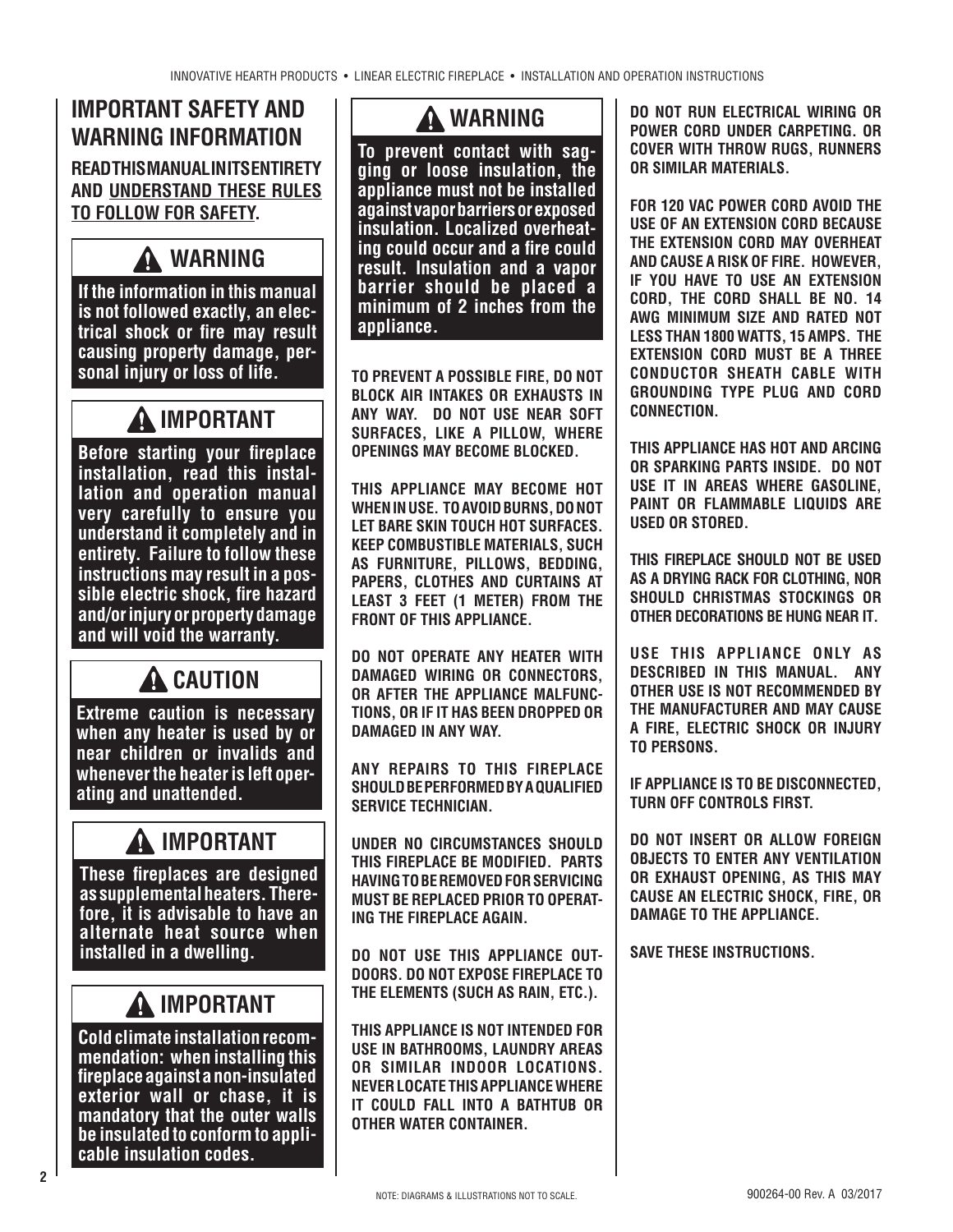In selecting this Innovative Hearth Products linear electric fireplace, you have chosen the finest and most dependable fireplace found anywhere. A beautiful and prestigious addition to the finest homes. Welcome to a Family of hundreds of thousands of satisfied IHP Fireplace Owners.

Please read and carefully follow all of the instructions found in this manual. Please pay special attention to the safety instructions provided in this manual. The instructions included here will assure that you have many years of dependable and enjoyable service from your IHP product.

## **TABLE OF CONTENTS**

| Important Safety Information Page | 2  |
|-----------------------------------|----|
|                                   | 3  |
|                                   | 3  |
| General Information  Page         | 3  |
| Locating Fireplace Page           | 3  |
| Tools/Supplies Required  Page     | 3  |
| Framing Specifications Page       | 4  |
| Fireplace Specifications Page     | 4  |
|                                   | 5  |
| Pre-installation Page             | 5  |
| Installation Steps  Page          | 5  |
| Electrical Connections Page       | 6  |
|                                   | 6  |
| Break-In Period  Page             | 6  |
|                                   | 6  |
| Remote Control Operation  Page    | 7  |
| Operation Modes Page              | 7  |
|                                   | 8  |
| 54" Fireplace Specifications Page | 9  |
| 60" Fireplace Specifications Page | 10 |
|                                   | 11 |
| Exploded Diagram Key Page         | 12 |
| Available Replacement Parts Page  | 12 |
| Exploded Diagram Page             | 13 |
| Electrical Diagram  Page          | 14 |
|                                   | 15 |
|                                   |    |

### **Please read and understand these instructions before installing, operating, or servicing this product.**

## **PACKAGING LIST**

This assembled Electric Room Heater is packaged with:

- One accessory package located in the firebox, containing;
	- 1. One Installation and Operation Manual.
	- 2. One Warranty Certificate (in manual)
	- 3. One Remote Control.

**Installation must conform to local codes. In the absence of local codes, electrical wiring and grounding must comply with the National Electrical Code ANSI/ NFPA 70 - latest edition. In Canada, the current CSA C22-1 Canadian Electrical Code - latest edition.**

## **INTRODUCTION**

**This Electric Fireplace is designed for residential applications to be wall mounted or**  framed in as a fireplace.

**This appliance has been tested in accordance with UL 2021 and CSA C22.2 No. 46-M198 standards for fi xed and location dedicated electric room heaters.**

## **GENERAL INFORMATION**

**Power Supply Wire Specifications** 

### **120 Volt, 60 Hz, 1500 Watts:**

Power is supplied to the fireplace through a 120Volt, 60Hz receptacle located withing reach of the powercord provided with the fireplace. If the heater option it to be used we suggest that a separate circuit with breaker be used. See *Table 1*.

### **TOOLS AND BUILDING SUPPLIES NORMALLY REQUIRED**

#### **TOOLS:**

**BUILDING SUPPLIES:** Framing Materials Wall Finishing Materials

Phillips Screwdriver Hammer Saw And/or Saber Saw Level Measuring Tape Plumb Line Electric Drill And Bits Pliers Square Gloves

**IMPORTANT NOTE: This fireplace system** is not difficult to install. However, in the **interest of safety, it is recommended that**  the installer be a qualified or certified **"tradesman" familiar with commonly accepted fi replace installation and safety techniques as well as prevailing local codes.**

| <b>Power Supply Wire Gage</b> |                  |               |
|-------------------------------|------------------|---------------|
| <b>Voltage</b>                | <b>Wire Gage</b> | <b>Fuse</b>   |
| 120 V                         | 14 GA.           | <b>15 AMP</b> |
| Table 1                       |                  |               |

## **LOCATING YOUR PRO SERIES ELECTRIC FIREPLACE**

Your new fireplace may be mounted on or recessed into a wall (see *Figure 1)*.

When choosing a location for your new fireplace, ensure that the general instructions are followed. Also, for the best effect, install the fireplace out of direct sunlight and away from overhead lighting. See *Figure 1*.



*Figure 1*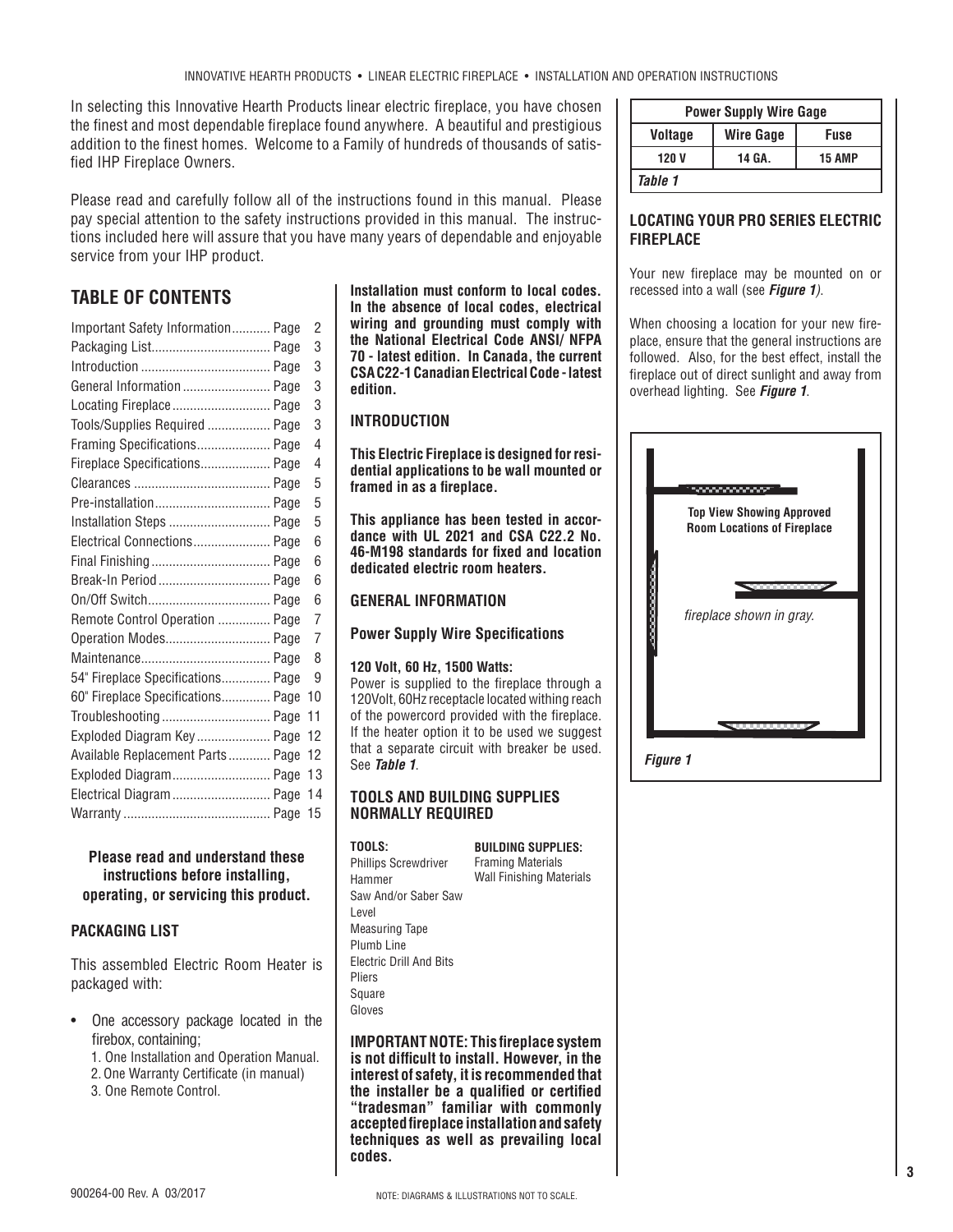## **WALL MOUNTED AND RECESSED INSTALLATION**

The Electric Fireplaces listed in this manual accept either wall-mounted installation or can be installed as a recessed appliance for a more finished appearance.

### **WALL MOUNTING OPTION**

Surface wall mounting can be achieved by securing the provided brackets to a surface such as a wall in standard construction after first finding weight-bearing studs.

If this option is used, you will be able to enjoy the full functionality of the fireplace, including light and heat.

**NOTE**: Minimum distances between walls, floors, and *ceilings must be observed. See Figure 2. Failure to do so may result in damage to finishing materials on the wall including but not limited to paint and wallpaper.*



#### **RECESSED FRAMING OPTION**

These Electric Fireplaces offer a recessed installation *(see Figure 3*) that gives the fireplace a more distinguished appearance.

Recessed framing places the front glass on the unit nearly flush with the wall. With this option, the fireplace will be more permanently affixed in its desired position in the home for a more dramatic presentation.

**With recessed installation, the heater in the unit must be disabled by removing the access panel and pulling apart a pair of wires to the blower** *(see Figure 6)*. **In addition, the power switch must be enabled and power will be controlled with the provided remote.**



*Figure 3 - Recessed Framing Dimensions*

| <b>Recessed Framing Dimensions</b> |                    |                  |                     |
|------------------------------------|--------------------|------------------|---------------------|
| <b>MODEL</b>                       | A - Height         | <b>B</b> - Width | C - Depth           |
| 54"                                | $18-5/8$ " (473mm) | $52"$ (1321mm)   | $4 - 1/8$ " (105mm) |
| 60"                                | $18-5/8$ " (473mm) | $52"$ (1321mm)   | $4 - 1/8$ " (105mm) |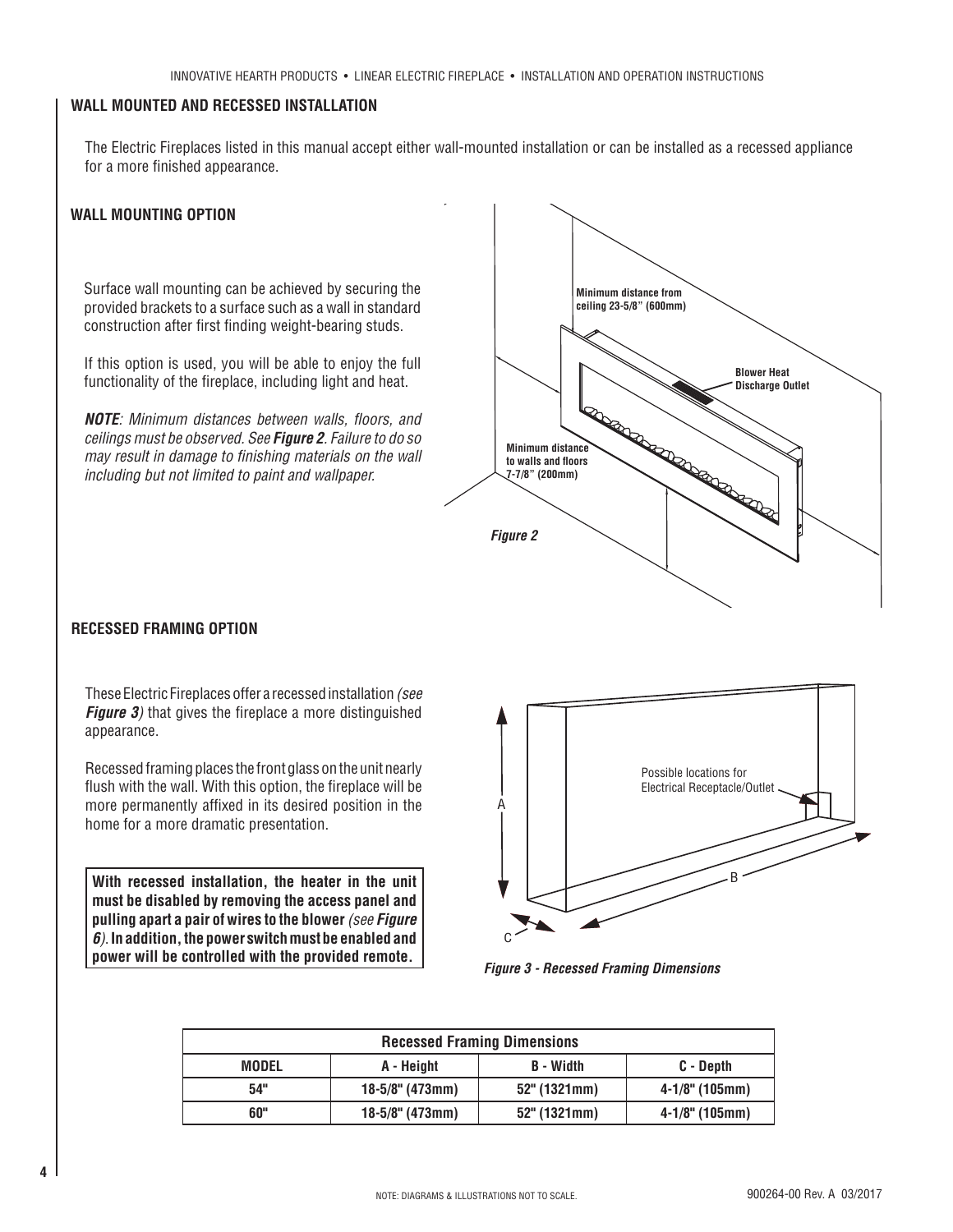## **WARNING**

**Do not use this fireplace if any part of it has been underwater. Immediately call a qualified service technician to inspect the fi replace and replace any part of the electrical system which has been under water.**

## **WARNING**

**The minimum recommended safe distance from the fi replace to adjacent walls and furnishings is 15 3/4" (600mm).** 

### **FIREPLACE SPECIFICATIONS**

### **54" Models: ERC4054, Arturcus54, Artesia54 and MPE-54L**

Description: 54" Linear Electric Fireplace Shipping Weight: 70-1/2 lbs. (32 KG) Packaging:

 57" x 6-1/2" x 22-3/8" (1448mm x 165mm x 568mm) 4.94 cu. ft. Power Requirements: (120 Volt, 60 Hz.) Rated Wattage - 1600 Watts Amperage - 13.33 Amps Blower CFM: 83 CFM (120 V): 5,461 BTU/HR

### **60" Models: ERC4060, Arturcus60, Artesia60 and MPE-60L**

Description: 60" Linear Electric Fireplace Shipping Weight: 72-3/4 lbs. (33 KG) Packaging: 62-3/8" x 6-1/2" x 22-3/8"WWW

 (1584mm x 165mm x 568mm) 5.3 cu. ft. Power Requirements: (120 Volt, 60 Hz.) Rated Wattage - 1600 Watts Amperage - 13.33 Amps Blower CFM: 83 CFM (120 V): 5,461 BTU/HR

### **MINIMUM CLEARANCES TO COMBUS-TIBLES**

This appliance is an electric fireplace designed to be framed in with combustible materials (up to the edge of the appliance).

| <b>Fireplace Clearances</b> |                        |               |
|-----------------------------|------------------------|---------------|
|                             | <b>WALL</b>            | <b>RECESS</b> |
| Sides                       | $7 - 7/8"$<br>(200mm)  | $0"$ (0mm)    |
| <b>Floor</b>                | $7 - 7/8"$<br>(200mm)  | $0"$ (0mm)    |
| Top                         | $23 - 5/8"$<br>(600mm) | $0"$ (0mm)    |
| Rear                        | $0"$ (0mm)             | 0" (0mm)      |
| Table 2                     |                        |               |

**Mantel Clearance:** Combustible and Noncombustible mantels may be installed above the top of the face of fireplace.

When surface mounting the fireplace with the heater function enabled, a shelf must be a minimum of 15-3/4" above the discharge of the heater.

## **PRE-INSTALLATION**

**Before You Start** Check appliance for any concealed damage.

### **DETAILED INSTALLATION STEPS**

#### **WALL MOUNTING**

- 1. Do not connect the appliance until properly fixed to the wall and the instruction manual is read fully.
- 2. Two people are recommended for installation of this electric fireplace heater.
- 3. Peel off the removable label and the protective sheet attached to the front tempered glass.
- 4. To place the decorative crystals media follow the steps as given below
	- a. To place the crystals, the front glass is required to be removed from the heater panel body. Unscrew top and side screws which hold the glass as shown in *Figures 4a and 4b*.



*Figure 4a*



#### *Figure 4b*

- b. Once the screws are out the top metal bracket will come loose, place the bracket away. Make sure the glass is supported while doing this. Lift the glass up and out from the heater body.
- c. Place the crystals along the light unit in desired position.
- d. Put the front glass back and place the metal bracket on top of the glass so that the bracket secures it. Put the fasten screws back. Make sure the screws are tight and the glass is secured before continuing with the installation.
- 5. A minimum recommended viewing distance of 15" is recommended.
- 6. For installation of the appliance, care must be taken not to damage concealed cables. Please be careful while drilling the holes.
- 7. This appliance is designed to be permanently fixed to a wall at a minimum height of 7-7/8" (200mm). The wall bracket must be fitted horizontally and the cable routed to the bot tom right of the heater.
- 8. A minimum height of 15" from bottom of heater to floor is recommended for optimum viewing of fuel bed. See the *Figure 2* for the recommended framing dimensions.
- 10. Carefully lift the heater up ensuring that the top rear edge of heater engages the wall bracket and is sitting centrally. Two people will make this operation easier.
- 11. Gently bring the heater level with the wall and hang the heater to the heater bracket. Ensure the heater body is locked in with the wall bracket.
- 12. Attach the bottom bracket to the heater panel body and mark the mounting hole; remove the heater.
- 13. Drill the bracket mounting hole and fit the wall plug.
- 14. Refit the heater to the wall and secure the bottom bracket using the screws provided to permanently fix the heater in place. Ensure the heater body is engaged with the wall bracket at the top. The heater is now ready for use.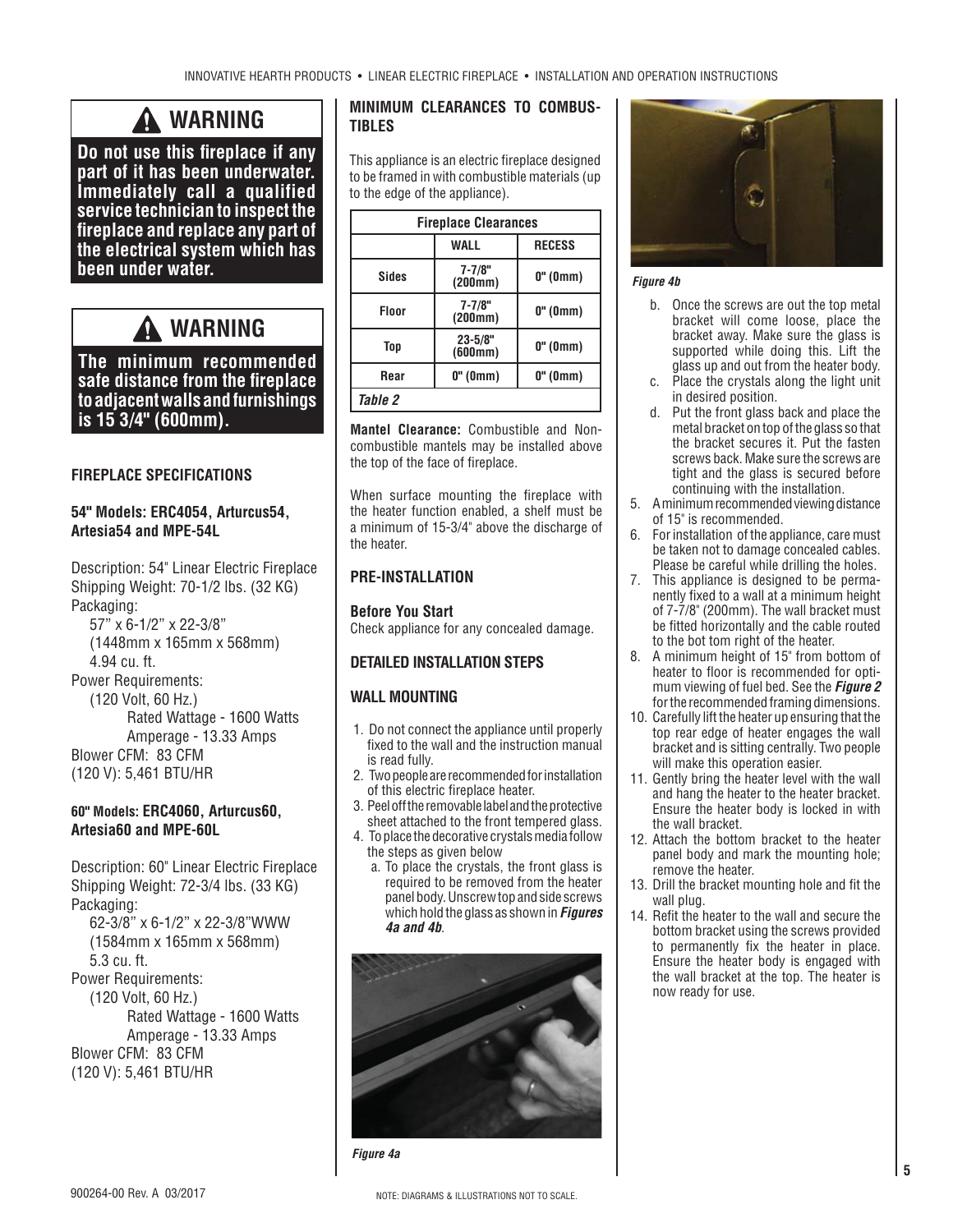## **WARNING**

**Electrical wiring must comply with local building codes and other applicable regulations to**  reduce the risk of fire, electrical **shock and injury to individuals.**

## **IMPORTANT**

**Any electrical re-wiring of this appliance must be done by a qualifi ed electrician.**

### **ELECTRICAL CONNECTIONS FOR RECESSED FRAMING OPTION**

- 1. Complete the framing opening to the dimensions specified in **Figure 3**. Disable the blower as shown in *Figure 5*. Insure that the fi replace is in the off position *(see Figures 7 and 8).*
- 2. Wire a dedicated, properly fused circuit with an Amp rating for the appropriate voltage (120 V - 15 Amps). A dedicated circuit is required to prevent overloading a house circuit in cases of having multiple appliances on the same circuit. Use an outlet that is protected by a ground fault circuit interrupter where required by electrical code.
- 3. Prepare the connections to power receptacle: **120 Volt Connections** - Locate the power cord on the right side of the unit and connect it to the outlet installed during the framing *(see Figure 5).* Verify that the power to the receptacle is off.

#### **Hard wired installation**:

 Ensure that there is a minimum of 8" of the service cable for connection to the junction box on the fireplace.

- Loosen four screws to remove the junction box cover plate.
- Disconnect and remove the 120 Volt power cord from the fireplace wires.
- Position the fireplace into the framed-in opening. Attach fireplace to frame using nailing flanges provided.
- Complete the wiring to the fireplace as shown on *Page 14*.
- 4. Perform a function test. See *Fireplace Heater On/Off* on *Page 7* and *Remote Control Operation* on *Page 8.*
- 5. Turn the master power switch to the "Off" position and cut the power to the breaker leading to the appliance.

## **RECESSED INSTALLATION OPTION**

Use the following detailed instructions for recessed installation.

Installing the fireplace is a two person job.

- 1. Prepare the wall recess and electrical receptacle as see in *Figure 3*, *Page 4*. It may be necessary to shim the wall bracket to the wall forming the rear of the recess to meet the minimum distance from the bracket to the appliance *(see Figure 7).*
- 2. **IMPORTANT**: Cut off the breaker leading to the appliance.
- 3. Follow the wiring details located in *Figure 11* on *Page 14*.
- 3. Follow steps 1-5 found under WALL MOUNT-ING *(see Page 5).* to prepare decorative elements of the fireplace for installation.
- 4. Install the mounting bracket on the inside wall or on the shim.
- 5. Disable the blower motor and heater by removing the four screws in the Heater Cutoff Access Panel and unplugging the wires as seen in *Figure 5*.



#### 6. **Flip the master power switch to the "ON" position.**

- 7. Carefully seat the fireplace into the recess opening near the top of the opening and lower the appliance so that the mounting brackets will catch against the brackets at the back of the fireplace.
- 8. Turn the breaker supporting the fireplace back on.
- 9. Use the supplied remote control to operate the fireplace. For more information on fi replace operation, see *Page 8*.



## **BREAK-IN PERIOD:**

During the first few initial uses of this heater, there may be a release of a slight, harmless odor. This odor is a normal occurrence caused by the initial heating of the internal heating elements and should not reoccur.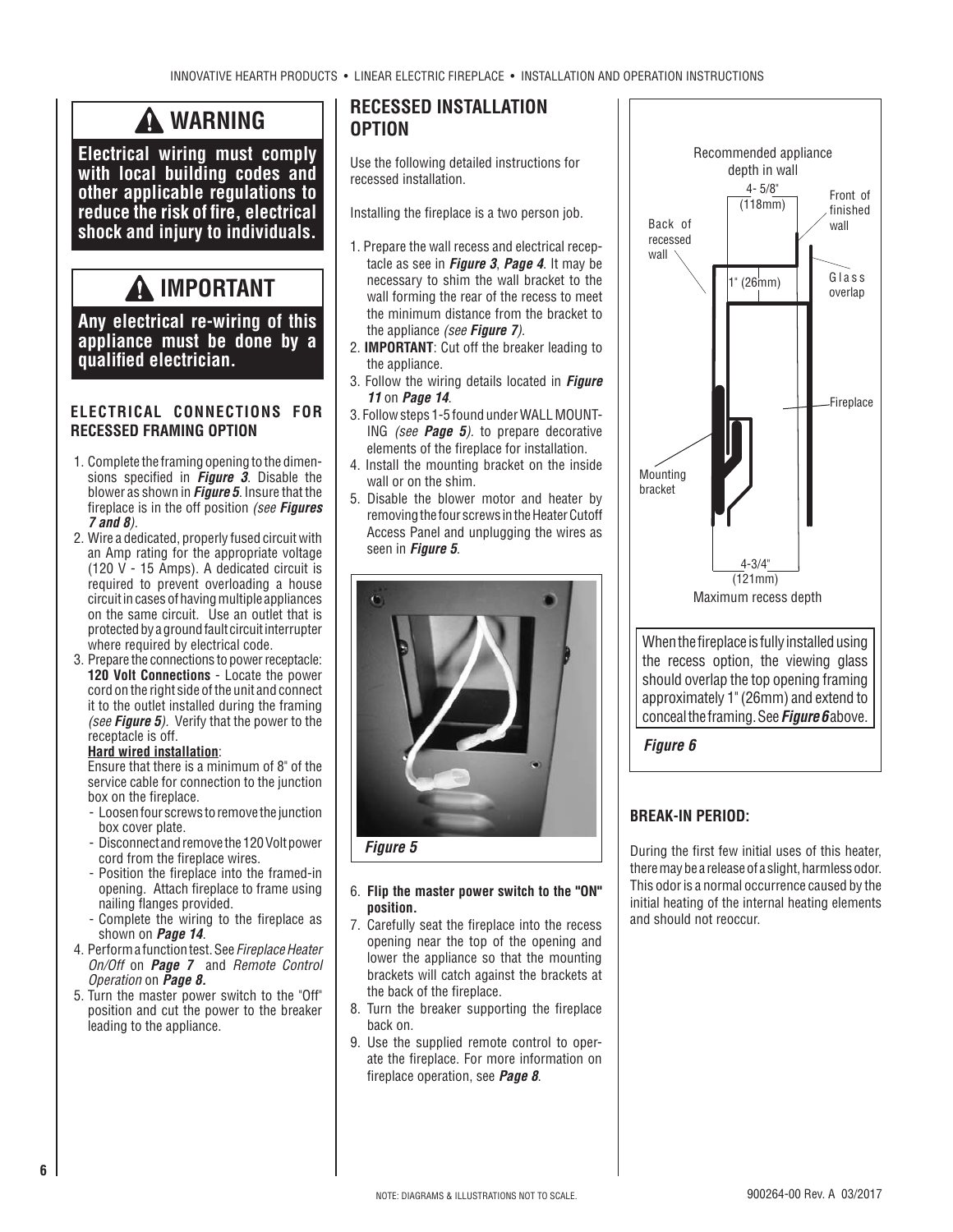#### *NOTE: Ensure the circuit breakers for the power supply are turned on.*

This appliance can be activated using the fireplace and heater On/Off Switch (see *Figures 7 and 8)* or by using the remote control when the unit power switch is already in the "ON" position.

The manual controls are located on the firebox floor on the front left (see **Figure 5**). If an optional glass enclosure is installed, it must be removed to access.

## **Fireplace and Heater On/Off**

When the main power switch is turned on, power is supplied to the fireplace.



The On/Off Switch is located on the right side of the unit below the Heater Cutoff Access Panel. In the recessed install option, this switch must be turned into the "ON" position and the appliance must be controlled with the remote provided.

#### *Figure 7*



Main Power Switch in "OFF" Position.

*Figure 8*

### **MAINTENANCE**

This appliance has been designed to provide many years of trouble-free service. The components that will need to be serviced have been kept to a minimum. Periodic dusting of the fireplace is all that should be required.



**Disconnect power before attempting any maintenance or cleaning**  to reduce the risk of fire, electri**cal shock or personal injury.** 

## **WARNING**

## **When cleaning the fireplace, the** fireplace must be cool.

## **CLEANING THE GLASS ENCLOSURE PANEL**

Over time the front glass panel may become dirty or dusty. Dust can be removed by lightly rubbing the glass surface with a clean, lint free cloth or paper towel. To remove fingerprints or other marks, use a damp cloth with a good quality household glass cleaner. The front glass panel should be completely dried with a clean, lint free cloth or paper towel.

## **A** CAUTION

**Do not use abrasive cleaners on the glass panel. Do not spray liquids directly onto any surface of the fireplace.** 

## **WARNING**

**An authorized service representative should perform any other servicing.**

### **OPERATION**

The appliance can be turned on either by the switch located on the lower right hand side of the heater body or by supplied remote control.

#### Manual Operation

- 1. The main power ON/OFF switch in position "O," the heater is OFF.
- 2. When main power ON/OFF switch is at position "I," the heater is ready to use.
- 3. Press the HEAT button on the remote control repeatedly to set the heater to desired heat setting.
- 4. Press the Flame brightness adjustment button to adjust the flame height and ember bed brightness. Press and release the FLAME control button to cycle through LO, MED, HI and OFF.

### **SAFETY CUT-OFF**

**• This appliance is fi tted with a safety cut-off which will operate if the heater overheats (eg. due to blocked air vents). For safety reasons, the heater will NOT automatically reset.**

**• To reset the appliance, disconnect the appliance from the mains supply for at least 30 minutes. Reconnect the supply to the main switch on the appliance.**

## **AUTO MODE**

Under this mode the heater will automatically turn ON at high heat setting 1500w heat output when the room temperature drops below 72˚F (22˚ C). When the room temperature is between 72-77˚F (22-25˚ C) the heater output will switch to low heat set ting 1000W. When the room temperature goes above 77˚F (25˚ C) the heater will be turned off and the cycle will continue.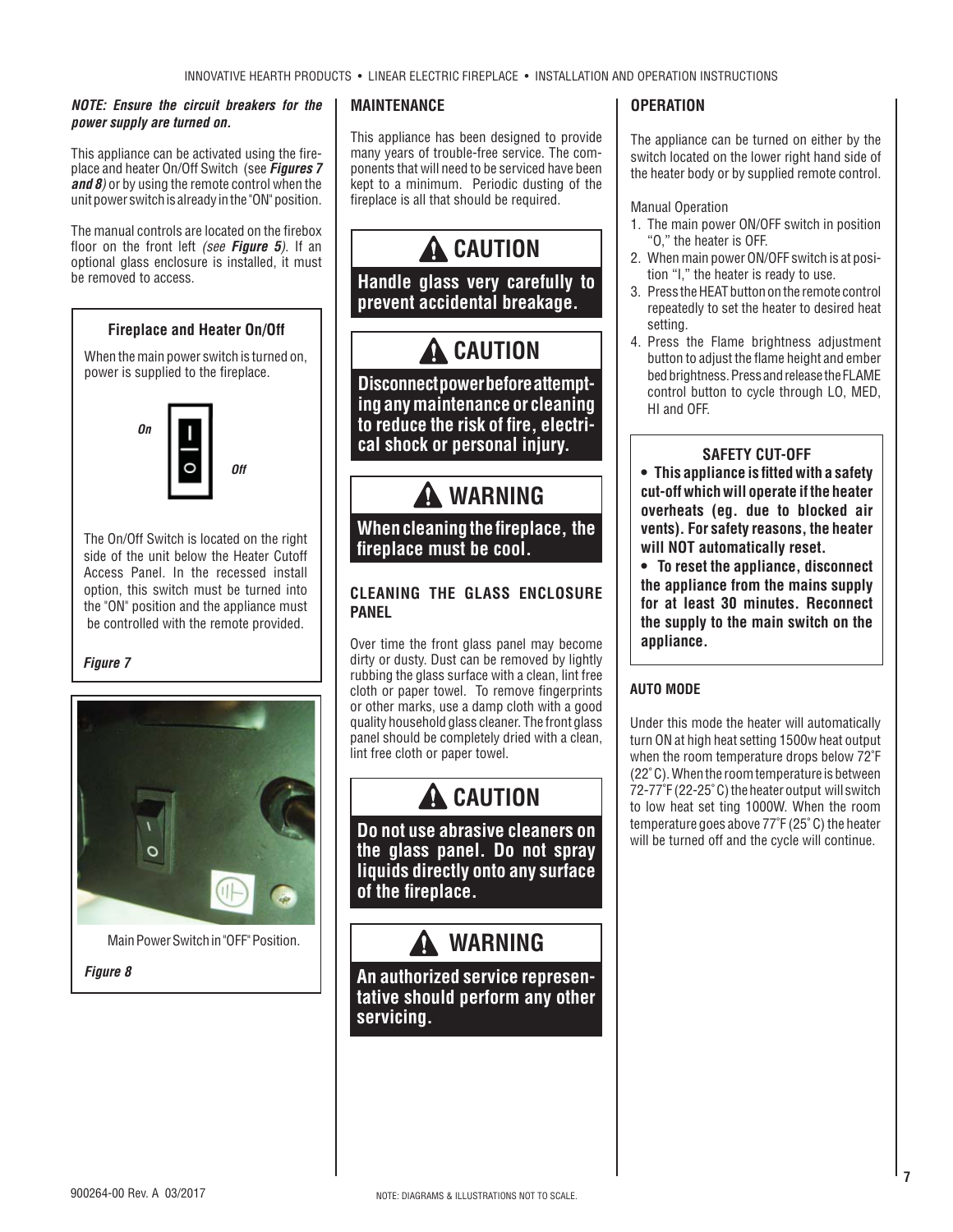### **REMOTE CONTROL OPERATION:**



• When using the *remote control*, the *power on/off switch* on the lower right side of the unit must be in the "ON" position.

#### *Figure 9*

#### **REMOTE CONTROL MODEL NO. R-37 PART NO. F2052**

## **CAUTIONS**

## **• Do Not Use Old Batteries With New Ones. • Do Not Use Batteries Other Than The Type Specified (2 Ea. AA). • Ensure Batteries Are Correctly Installed In Remote Control.**

This IHP Electric Fireplace is provided with an Infrared light Remote Control. All functions of the fireplace can be controlled through the remote control. Note: The Effective range of the remote control is up to approximately 26 feet (8 meters).

The functions identified on the remote (see *Figure 9)* are as follows:

- **A. POWER BUTTON**
- Press once to turn on power to fireplace. **B. INDICATING LIGHT**
- Illuminates when signal is sent. **C. FLAME BUTTON**
- 
- On/off switch for flame and ember light. **D. AMBER FLAME BUTTON (DIM)** Reduces brightness of amber light.
- **E. AMBER FLAME BUTTON (BRIGHTEN)** Increases brightness of amber light.
- **F. HEATER ON/OFF** This button will turn the heater ON and OFF
- independent of the main button. **G. TEMPERATURE ADJUSTMENT BUTTON (HIGH)**
- Highest heat output, up to 75° F. **H. TEMPERATURE ADJUSTMENT BUTTON (LOW.)**
- Low heat output, up to 72° F.
- **I. TEMPERATURE ADJUSTMENT BUTTON (ROOM)**

Sets the fireplace to Auto Mode (See Opera**tions**)

- **J. BLUE FLAME BUTTON (LOWER)** Reduces brightness of blue light.
- **K. BLUE FLAME BUTTON (HIGHER)** Increases brightness of blue light.

## **REMOTE CONTROL OPERATION STEPS:**

- 1. For remote to function make sure the heater is plugged-in and main power switch located on the bottom right hand side is in the "ON" position.
- 2. When operating the remote make sure you point the remote to the center of the heater unit and make sure each time you press the button the LED indicator located on top right hand corner of the remote blinks. The buzzer inside the unit will beep once; if the LED fails to blink check the batteries. It takes some time for the receiver to respond to the transmitter. Do not PRESS the buttons more than once within two seconds for correct operation.
- 3. **Power On power button**: The power-on button at top left corner of the remote is the main ON/OFF power button. This will turn off all the functions and the heater will be in standby mode.
- 4. **Flame Power On button**: This button controls both the amber and blue color flame. Press this button once to turn ON the flame effect. Once the flame effect is ON use the  $+$ and – but tons as explained below to adjust the flame brightness as desired. Press this button again to turn OFF the flame effect. The heater can function even when the flame effect is turned off if so desired.

 The Red Flame +5 or -5 buttons control the brightness of the Amber fame. To increase the brightness/flame height, press and release the flame  $+5$  button. Each time you press this button the brightness will increase by a small amount, until the maximum is reached.

 Press and release the Red Flame -5 button. Each time you press this button the brightness will decrease by small amount, until the minimum brightness is reached.

 The Blue Flame +5 or -5 buttons control the brightness of the Blue fame. To increase the brightness/flame height, press and release the Blue Flame +5 button. Each time you press this button the brightness will increase by a small amount, until the maximum is reached.

To decrease the brightness / flame height, press and release the Blue Flame -5 button. Each time you press this but ton the brightness will decrease by small amount, until the minimum brightness is reached.

Using these settings you can mix the amber and the blue flame to create a realistic or stylized flame effect. Color mixes will also be reflected in the crystal ember bed for added impact.

5. **Heater Power Button**: This button is the heater ON/OFF button. Press this button to turn the heater ON. The heater will always turn on at the highest setting. In order to reduce the temperature on the heater press this button again.

**High Button**: Press the high button to switch the heater directly to high heat setting of 1500W.

**Low Button**: Press the high button to switch the heater directly to low heat setting of 750W.

**Room Temp Button**: Press the high but ton to switch the heater to AUTO Mode *(See Operations, Page 7).*

6. To turn OFF the heater unit completely press the Power Button once.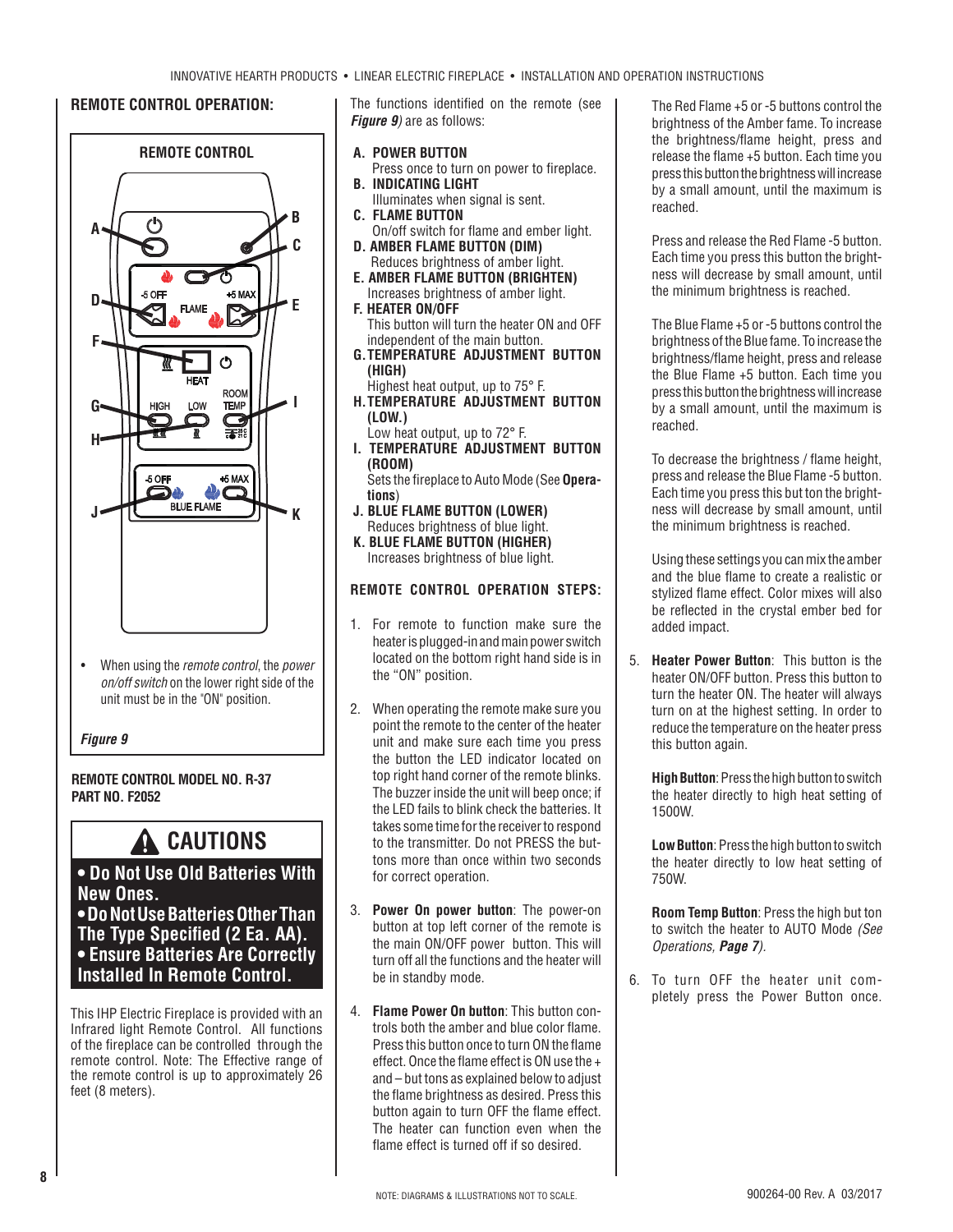

**BACK VIEW**

**54" LINEAR ELECTRIC FIREPLACE**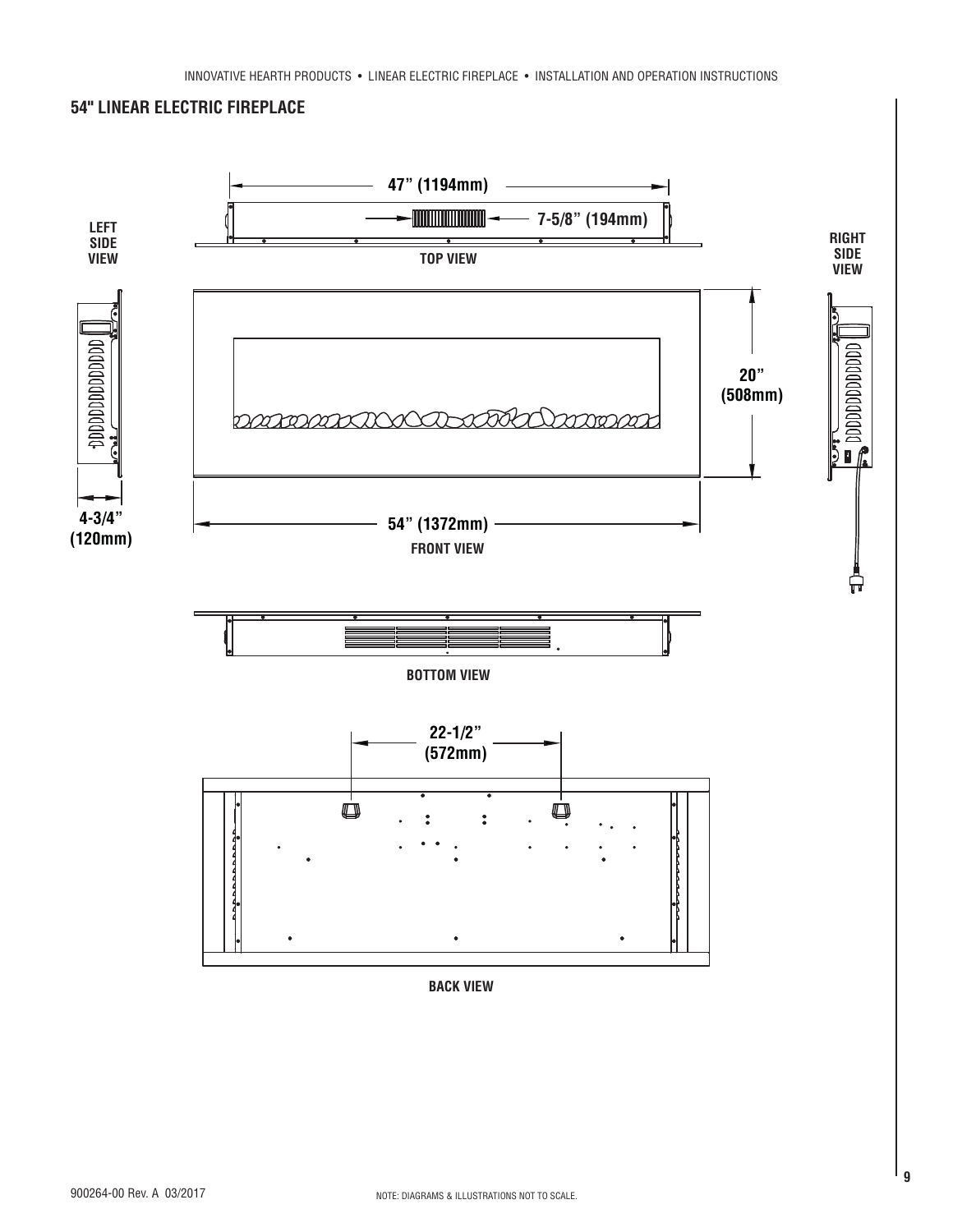



**60" LINEAR ELECTRIC FIREPLACE**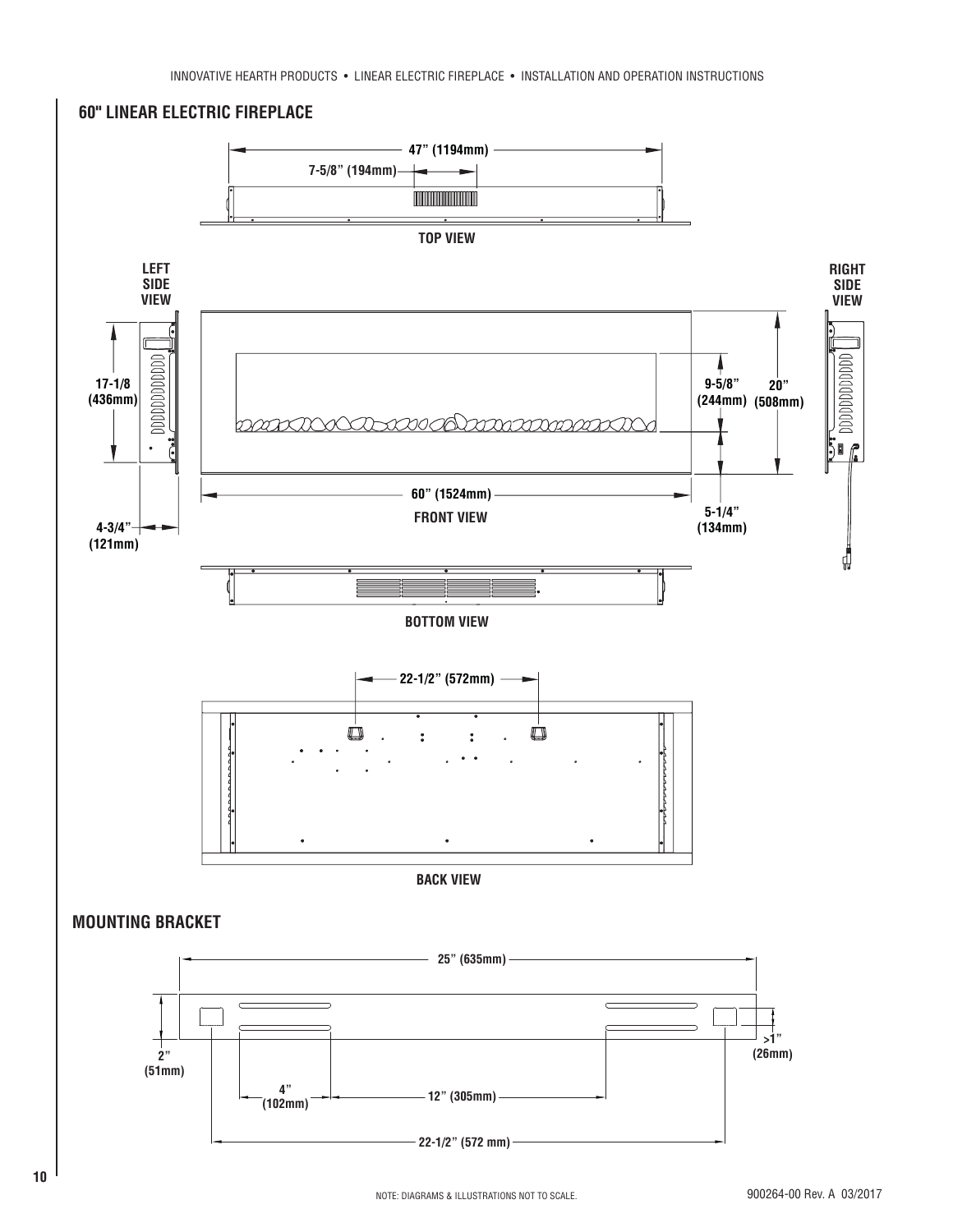## **TROUBLESHOOTING**

| <b>Symptom</b>                                                                     | <b>Possible Causes</b>                                                                   | <b>Who Performs</b><br><b>Corrective Action</b> | <b>Corrective Action</b>                                                                                                                                                                                                                                                               |
|------------------------------------------------------------------------------------|------------------------------------------------------------------------------------------|-------------------------------------------------|----------------------------------------------------------------------------------------------------------------------------------------------------------------------------------------------------------------------------------------------------------------------------------------|
| 1. Fireplace does not turn on when<br>the power button on the remote is<br>pushed. | Main power switch on the lower<br>right side of the fireplace is in the<br>off position. | Homeowner                                       | Turn on the main power switch.                                                                                                                                                                                                                                                         |
| 2. Fireplace does not turn on when<br>main power switch is engaged.                | Appliance is not plugged in or there<br>is no power to the receptacle                    | Homeowner                                       | Plug unit in or confirm that the circuit<br>breaker is switched on.                                                                                                                                                                                                                    |
| 3. Flame is fixed (unmoving).                                                      | Wiring may be loose or the flame<br>motor may be defective.                              | Qualified service technician                    | Inspect all wiring for loose connections.<br>If the wire connections are good, replace<br>the flame motor.                                                                                                                                                                             |
| 4. Dim or poorly visible flame or LED<br>ember bed is not glowing.                 | LED strip failure or wiring is loose.                                                    | Qualified service technician                    | Inspect all wiring for loose connec-<br>tions and repair or replace if neces-<br>sary. Inspect LED strips and replace<br>if necessary.                                                                                                                                                 |
| 5. Flame sputters.                                                                 | Flame motor is defective.                                                                | Qualified service technician                    | Replace flame motor.                                                                                                                                                                                                                                                                   |
| 6. Remote control does not work.                                                   | Low batteries. Unit switch and/or wall<br>switch in "on" position.                       | Homeowner                                       | Replace aa batteries in remote control.<br>If problem persists, there may have been<br>a loss of power to the unit as a possible<br>result from a power failure (i.E. Breaker<br>tripped).<br>Turn off main power on/off switch (see                                                   |
|                                                                                    |                                                                                          |                                                 | figure 4) and/or optional wall switch (if<br>applicable).                                                                                                                                                                                                                              |
| 7. Circuit breaker trips or fuse blows<br>when the unit is turned on.              | Improper circuit current rating.                                                         | Qualified service technician                    | Check the house circuit to ensure it is<br>on a dedicated circuit with proper amp.<br>Rating. If the circuit breaker continues<br>to trip (or blown fuses), inspect wiring<br>for a loose connection or a dead short.<br>Repair or replace wiring and/or connec-<br>tors as necessary. |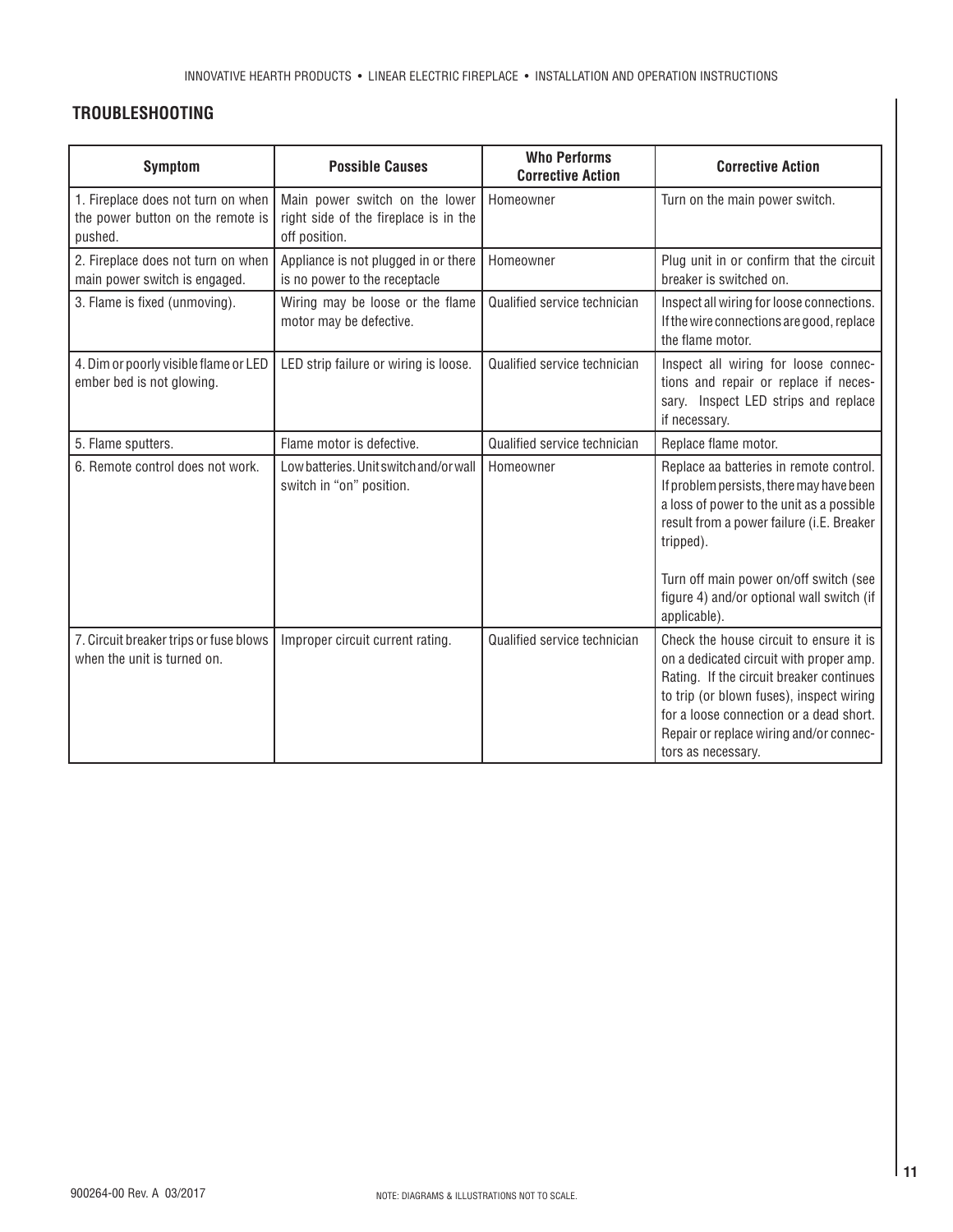## **EXPLODED DIAGRAM KEY AND AVAILABLE REPLACEMENT PARTS**

| <b>ITEM</b>              | <b>DESCRIPTION</b>                                | 54" Models      | 60" Models | <b>QTY</b>     |
|--------------------------|---------------------------------------------------|-----------------|------------|----------------|
| NO.                      |                                                   | Cat. No.        | Cat. No.   |                |
| 1                        | <b>Front Glass</b>                                | F2042           | F2043      | 1              |
| $\overline{2}$           | <b>Bottom Front Glass Fixed Bar</b>               | N/A             | N/A        | 1              |
| 3                        | <b>Top Front Glass Fixed Bar</b>                  | N/A             | N/A        | 1              |
| 4                        | <b>Lower Baffle</b>                               | N/A             | N/A        | 1              |
| 5                        | <b>Ember Bed Bracket</b>                          | N/A             | N/A        | 1              |
| 6                        | <b>Translucent LED Ember Cover</b>                | N/A             | N/A        | 1              |
| 7                        | <b>Mirror Glass</b>                               | F2044           | F2044      | 1              |
| 8                        | <b>Isolation Columns</b>                          | N/A             | N/A        | 1              |
| 9                        | <b>Ember Bed LED Lights</b>                       | F2045           | F2045      | 4              |
| 10                       | <b>Flame Board</b>                                | N/A             | N/A        | 1              |
| 11                       | <b>Drum Bracket</b>                               | N/A             | N/A        | 1              |
| 12                       | <b>Flame Drum Assembly</b>                        | F2046           | F2046      | 1              |
| 13                       | <b>Plastic Handle</b>                             | N/A             | N/A        | 1              |
| 14                       | <b>Left Side Panel</b>                            | N/A             | N/A        | 1              |
| 15                       | <b>Left Inner Lining Board</b><br>N/A<br>N/A      |                 | 1          |                |
| 16                       | <b>Upper Bar</b>                                  | N/A             | N/A        | 1              |
| 17                       | <b>Upper Panel</b><br>N/A<br>N/A                  |                 | 1          |                |
| 18                       | <b>Remote Receiver Assembly</b><br>F2048<br>F2048 |                 | 1          |                |
| 19                       | <b>Air Outlet Bracket</b>                         | 1<br>N/A<br>N/A |            |                |
| 20                       | <b>Heater Assembly</b>                            | F2049           | F2049      | 1              |
| 21                       | <b>Circuit/Control Board</b>                      | F2050           | F2050      | $\blacksquare$ |
| 22                       | <b>Firebox</b>                                    | N/A             | N/A        | 1              |
| 23                       | <b>Right Lining Panel</b>                         | N/A             | N/A        | 1              |
| 24                       | <b>Right Side Panel</b>                           | N/A             | N/A        | 1              |
| 25                       | <b>Heater Cutoff Access Panel</b><br>N/A<br>N/A   |                 | 1          |                |
| 26                       | <b>Rocker Switch</b><br>F2051<br>F2051            |                 | 1          |                |
| 27                       | <b>Power Supply Lines</b>                         | N/A             | N/A        | 1              |
| 28                       | <b>Power Cord</b>                                 | N/A             | N/A        | 1              |
| ---                      | Remote Control (see Page 8)                       | F2052           | F2052      | 1              |
| $\overline{\phantom{a}}$ | Wall Mounting Bracket (see Page 10)               | F2053           | F2053      | 1              |
| $\overline{\phantom{a}}$ | <b>Flame Drum Motor (Not Shown)</b>               | F2047           | F2047      | $\mathbf{1}$   |
| ---                      | <b>Ember Crystals (Not Shown)</b>                 | F2054           | F2054      | $\overline{2}$ |

*NOTE: If touch-up paint is needed, use Rust-oleum®, Painter's Touch, Flat Black (part number 1976) available at most stores which sell aerosol touch-up paint.*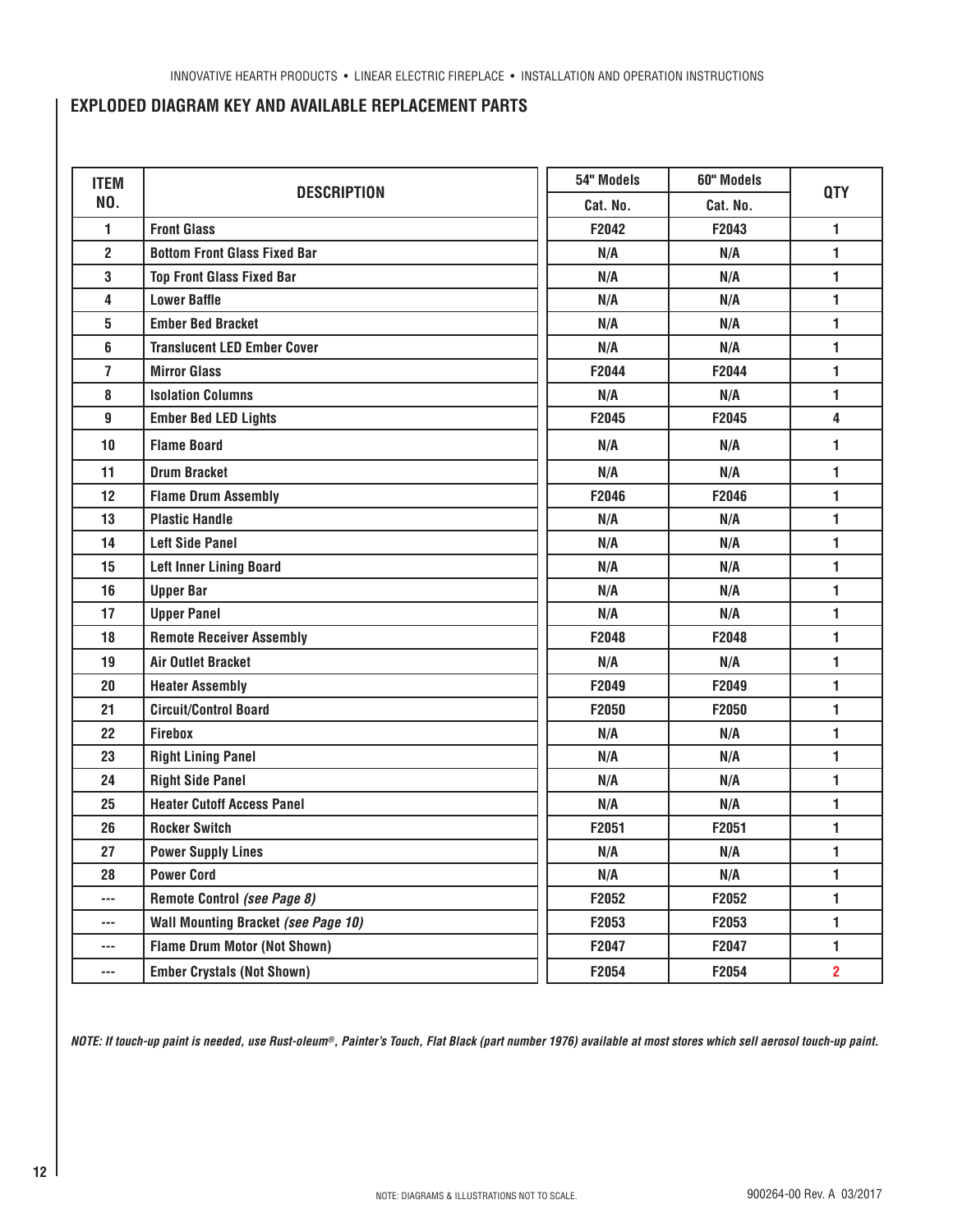

# A WARNING

Failure to position the parts in accordance with these diagrams or failure to use only parts specifically **approved with this appliance may result in property damage or personal injury.**

# **A AVERTISSEMENT**

**Risque de dommages ou de blessures si les pièces ne sont pas installées conformément à ces schémas**  et ou si des pièces autres que celles spécifiquement approuvées avec cet appareil sont utilisées.

# **WARNING**

**Never use substitute materials. Use of non-approved parts can result in poor performance and safety hazards.**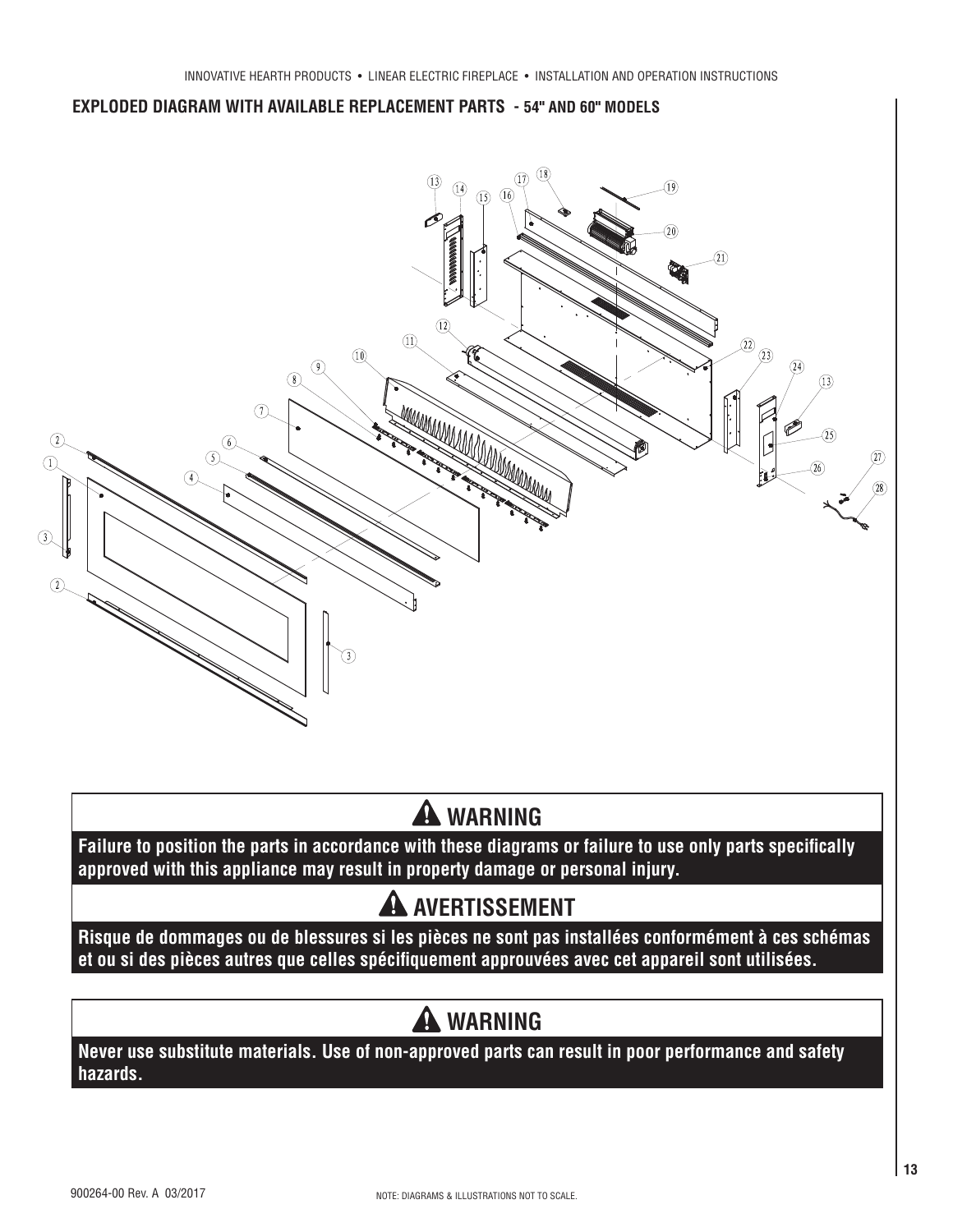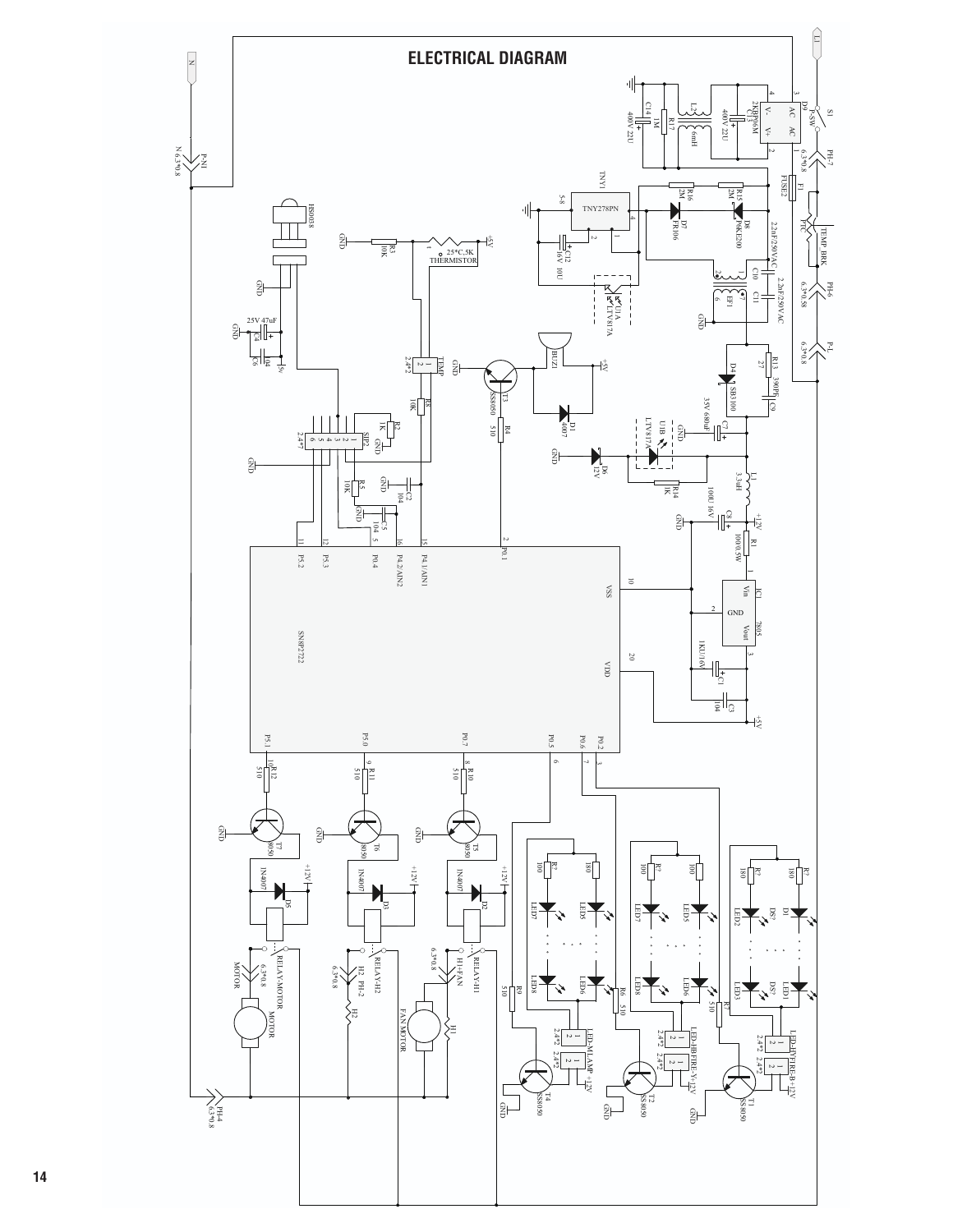## **Innovative Hearth Products Electric Fireplace Limited One Year Warranty**

#### **THE WARRANTY**

Innovative Hearth Products Limited One Year Warranty ("IHP") warrants your electric fireplace, appliance or insert ("Product") to be free from defects in materials and workmanship at the time of manufacture. The product body, blower and circuit board, if applicable, carry the Limited One Year Warranty. After installation, if covered components are found to be defective in materials or workmanship during the Limited One Year Warranty period and while the Product remains at the site of the original installation, IHP will, at its option, repair or replace the covered components. If repair or replacement is not commercially practical, IHP will, at its option, refund the purchase price or wholesale price of the IHP Product, whichever is applicable. IHP will also pay IHP prevailing labor rates, as determined in its sole discretion, incurred in repairing or replacing such components. THERE ARE EXCLUSIONS AND LIMITATIONS to this Limited One Year Warranty as described herein.

#### **COVERAGE COMMENCEMENT DATE**

Warranty coverage begins on the date of purchase. In the case of new home construction, warranty coverage begins on the date of first occupancy of the dwelling or six months after the sale of the Product by an independent IHP dealer/distributor, whichever occurs earlier. The warranty shall commence no later than 24 months following the date of product shipment from IHP, regardless of the installation or occupancy date.

#### **EXCLUSIONS AND LIMITATIONS**

This Limited One Year Warranty applies only if the Product is installed in the United States or Canada and only if operated and maintained in accordance with the printed instructions accompanying the Product and in compliance with all applicable installation and building codes and good trade practices.

This warranty is non-transferable and extends to the original owner only. The Product must be purchased through a listed supplier of IHP and proof of purchase must be provided. The following do not carry a Limited One Year Warranty but are warranted as follows:

**Glass components** – Replacement for 90 days from the date of installation

- **Accessories & doors** Repair or replacement for 90 days from the date of installation
- **Light bulbs, LED strips & batteries** Replacement for 90 days from the date of installation for defects in material and workmanship only
- **Remote control** Repair or replacement for one year from the date of installation
- **Labor coverage** Prevailing IHP labor charges apply for the warranty period of the component

#### **Parts not otherwise listed carry a 90 day warranty from the date of installation.**

#### **Whenever practicable, IHP will provide replacement parts, if available, for a period of 10 years from the last date of manufacture of the Product.**

IHP will not be responsible for: (a) damages caused by normal wear and tear, accident, riot, fire, flood or acts of God; (b) damages caused by abuse, negligence, misuse, or unauthorized alteration or repair of the Product affecting its stability or performance (The Product must be subjected to normal use. All precautions and warnings as described in the instruction/owner's manual must be followed.); (c) damages caused by failing to provide proper maintenance and service in accordance with the instructions provided with the Product; (d) damages, repairs or inefficiency resulting from faulty installation or application of the Product.

This Limited One Year Warranty covers only parts and labor as provided herein. In no case shall IHP be responsible for materials, components or construction which are not manufactured or supplied by IHP or for the labor necessary to install, repair or remove such materials, components or construction. Additional utility bills incurred due to any malfunction or defect in equipment are not covered by this warranty. All replacement or repair components will be shipped F.O.B. from the nearest stocking IHP factory.

#### **LIMITATION ON LIABILITY**

 It is expressly agreed and understood that IHP's sole obligation and the purchaser's exclusive remedy under this warranty, under any other warranty, expressed or implied, or in contract, tort or otherwise, shall be limited to replacement, repair, or refund, as specified herein.

In no event shall IHP be liable for any incidental or consequential damages caused by defects in the Products, whether such damage occurs or is discovered before or after repair or replacement, and whether such damage is caused by IHP's negligence. IHP has not made and does not make any representation or warranty of fitness for a particular use or purpose, and there is no implied condition of fitness for a particular use or purpose.

IHP makes no expressed warranties except as stated in this Limited One Year Warranty. The duration of any implied warranty is limited to the duration of this expressed warranty.

No one is authorized to change this Limited One Year Warranty or to create for IHP any other obligation or liability in connection with the Product. Some states and provinces do not allow the exclusion or limitation of incidental or consequential damages, so the above limitations or exclusions may not apply to you. The provisions of this Limited One Year Warranty are in addition to and not a modification of or subtraction from any statutory warranties and other rights and remedies provided by law.

#### **INVESTIGATION OF CLAIMS AGAINST WARRANTY**

IHP reserves the right to investigate any and all claims against this Limited One Year Warranty and to decide, in its sole discretion, upon the method of settlement.

To receive the benefits and advantages described in this Limited One Year Warranty, the appliance must be installed and repaired by a licensed contractor approved by IHP.

Contact IHP at the address provided herein to obtain a listing of approved dealers/distributors. **IHP shall in no event be responsible for any warranty work done by a**  contractor that is not approved without first obtaining IHP's prior written consent.

#### **HOW TO REGISTER A CLAIM AGAINST WARRANTY**

In order for any claim under this warranty to be valid, you must contact the IHP dealer/distributor from which you purchased the product. If you cannot locate the dealer/ distributor, then you must notify IHP in writing. IHP must be notified of the claimed defect in writing within 90 days of the date of failure. Notices should be directed to the IHP Warranty Department at 1508 Elm Hill Pike, Suite 108; Nashville, TN 37210 or visit our website at WWW.IHP.US.COM.

**15**